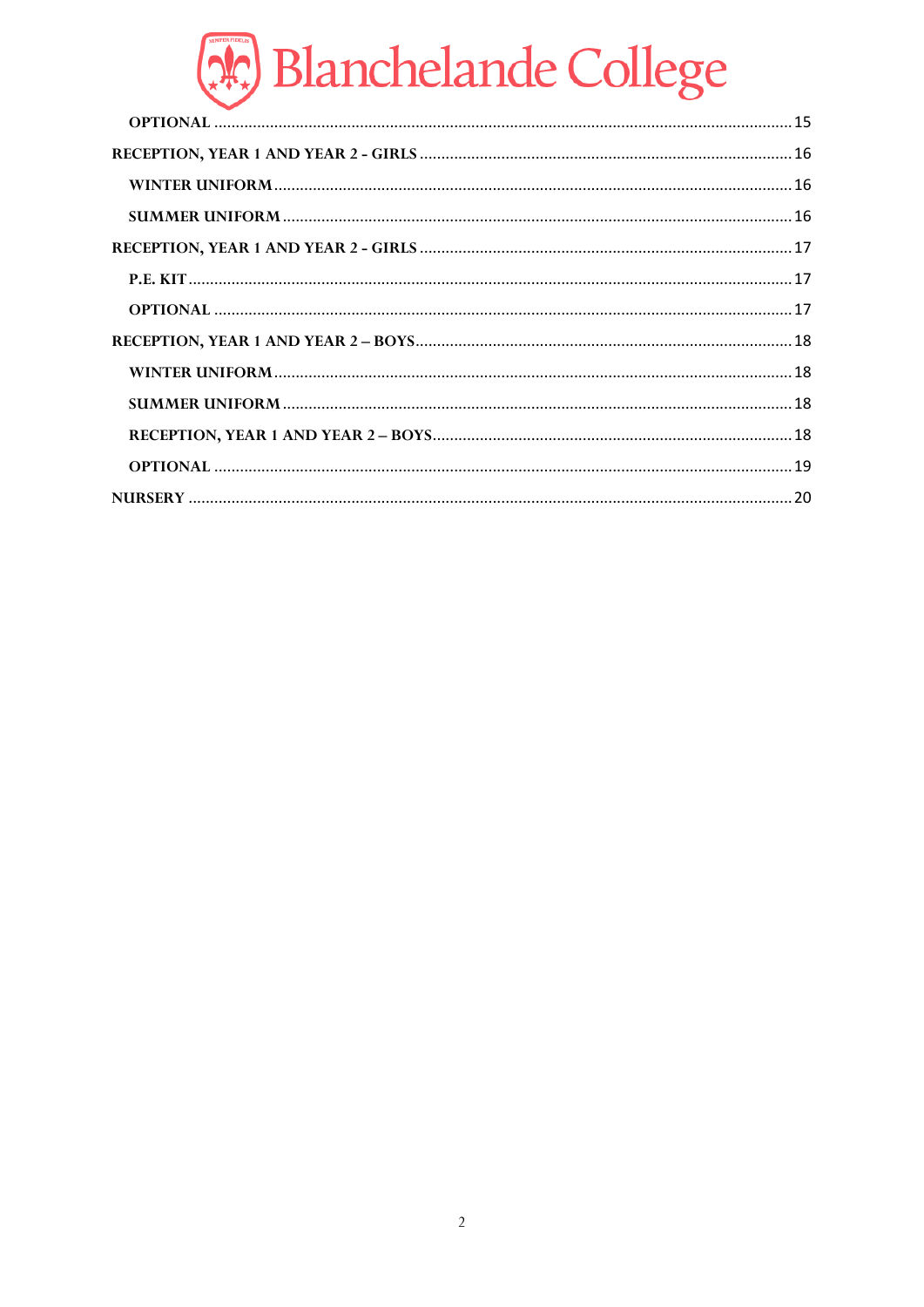

### IMPORTANT INFORMATION REGARDING SCHOOL UNIFORM

- <span id="page-2-0"></span>**Official suppliers**: uniform must be sourced from the named supplier, where specified; for example, grey trousers must be from Fletcher Sports to ensure consistency among the pupils.
- **Named items**: all items of clothing, shoes and property must be clearly and permanently marked with the pupil's name.
- **Overcoats**: senior students may wear a dark coloured (i.e. black or navy blue) waterproof coat during cold weather, over their blazers. Coats must be plain in design, without decoration or visible branding (coats should not have a visible fur lining/hood).
- **Undergarments**: all undergarments worn under white blouses and shirts must be white and not carry any motif or visible logo.
- **Skirts**: senior girls must ensure that their skirts are fitted on their 'natural' waist and not higher as the hem of the skirt must be worn *strictly at knee length*. Skirts must not be rolled up at the waist.
- **PE kit**: fleeces and sweaters are not to be worn as replacement uniform. PE kit may not be worn in academic lessons unless specified by the Games department. As a general rule, if PE/Games is in periods 1-2, students should come in kit and change back into uniform afterwards; if PE/Games is later in the day, they should come in uniform and change into kit at school. Staff will inform them whether they are required to change back into uniform for the rest of the school day.
- **Hair**: hair styles should be sensible and tidy. Long hair should be tied back and off the face at all times when on school property (e.g. pony tail, plaits). Hair accessories should be black, white or red. Unnatural coloured hair and extreme styles are not permitted*.* If in doubt about the suitability of a hair-cut, please contact the Principal beforehand. Boys should be without facial hair.
- **Makeup:** girls in the senior school should not wear visible makeup; as a general rule, some foundation may be applied. Girls will be asked to remove any excessive makeup in the school office; coloured nail varnish is not permitted.
- **Earrings:** Girls in the senior school *only* may wear earrings and these should be simple gold or silver *studs* (ball shaped and not hoops or containing stones, etc), one in *each* lobe.
- **Jewellery:** Pupils should not wear any other jewellery, with the exception of a simple cross, crucifix or saint's medal and chain.
- **Exceptions**: any pupil not able to be in the correct Blanchelande College uniform during the school day must present a note from their parents/guardians to the office before morning Registration.
- **School bags**: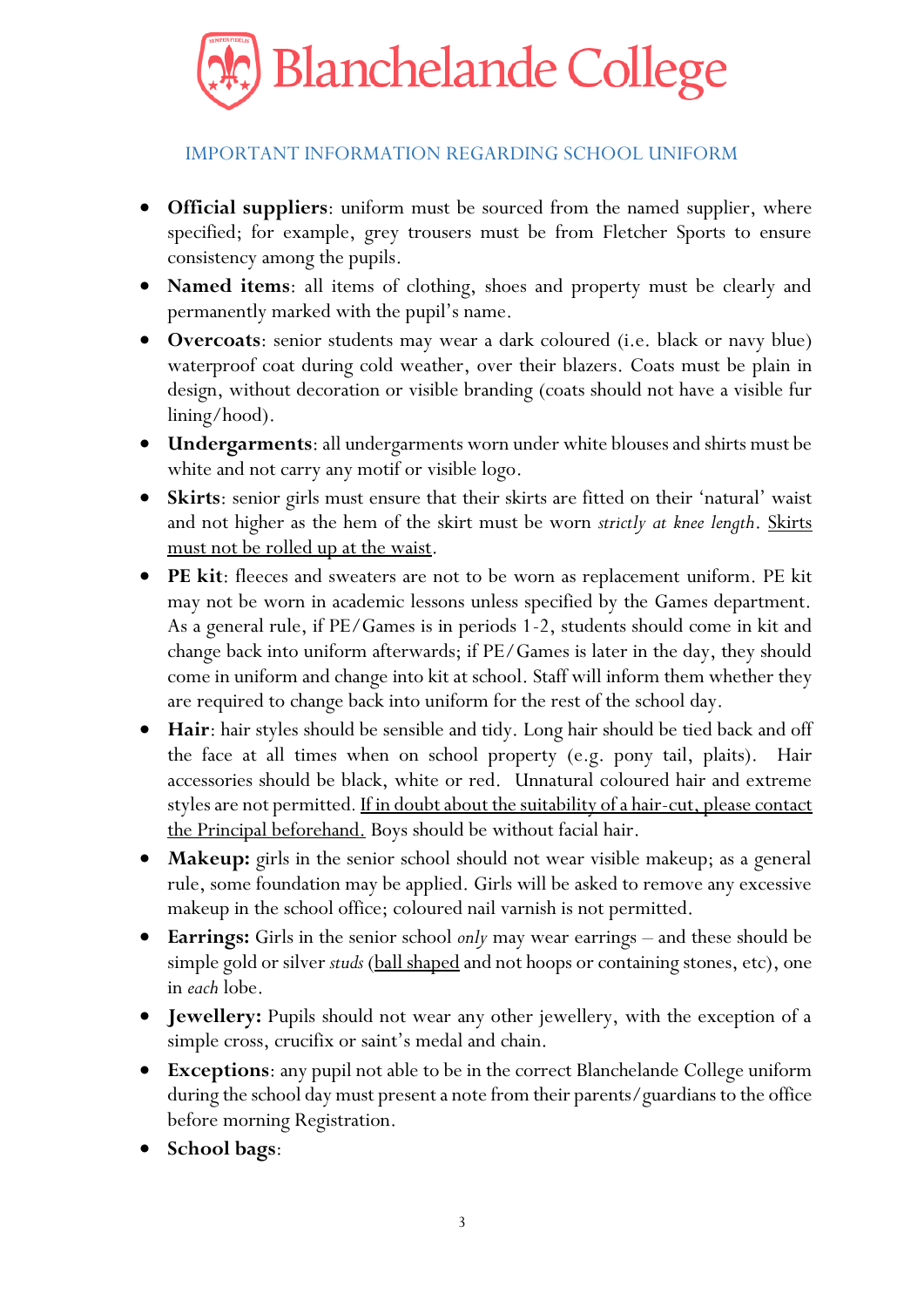

- o Primary: children in our Primary school must have a *completely* plain black backpack with no noticeable logos;
- o Seniors: school bags must be black or dark grey
- o Bags with the school crest together with many nearly, new items for sale are available from the *School PTA Second-Hand Uniform Shop, which opens every Friday afternoon from 3.00 pm to 4.00 pm.*
- *Watches: Pupils may wear a wrist-watch; smart watches (ie receiving notifications* and messages) are strictly prohibited; fitbits etc may only be worn if they do not receive notifications etc.

#### *Please note:*

- *Students who come to school without the correct uniform will be withdrawn from lessons until the correct uniform has been delivered to them.*
- *Students who wear uniform inappropriately will be sent to the School Office, where they will be required to dress themselves properly (in the Medical Room if required).*
- *Failure or refusal to adhere to uniform requirements will result in sanctions as outlined in the Behaviour policy.*
- *Daily – and at least weekly - uniform checks will be carried out by form teachers throughout the school year.*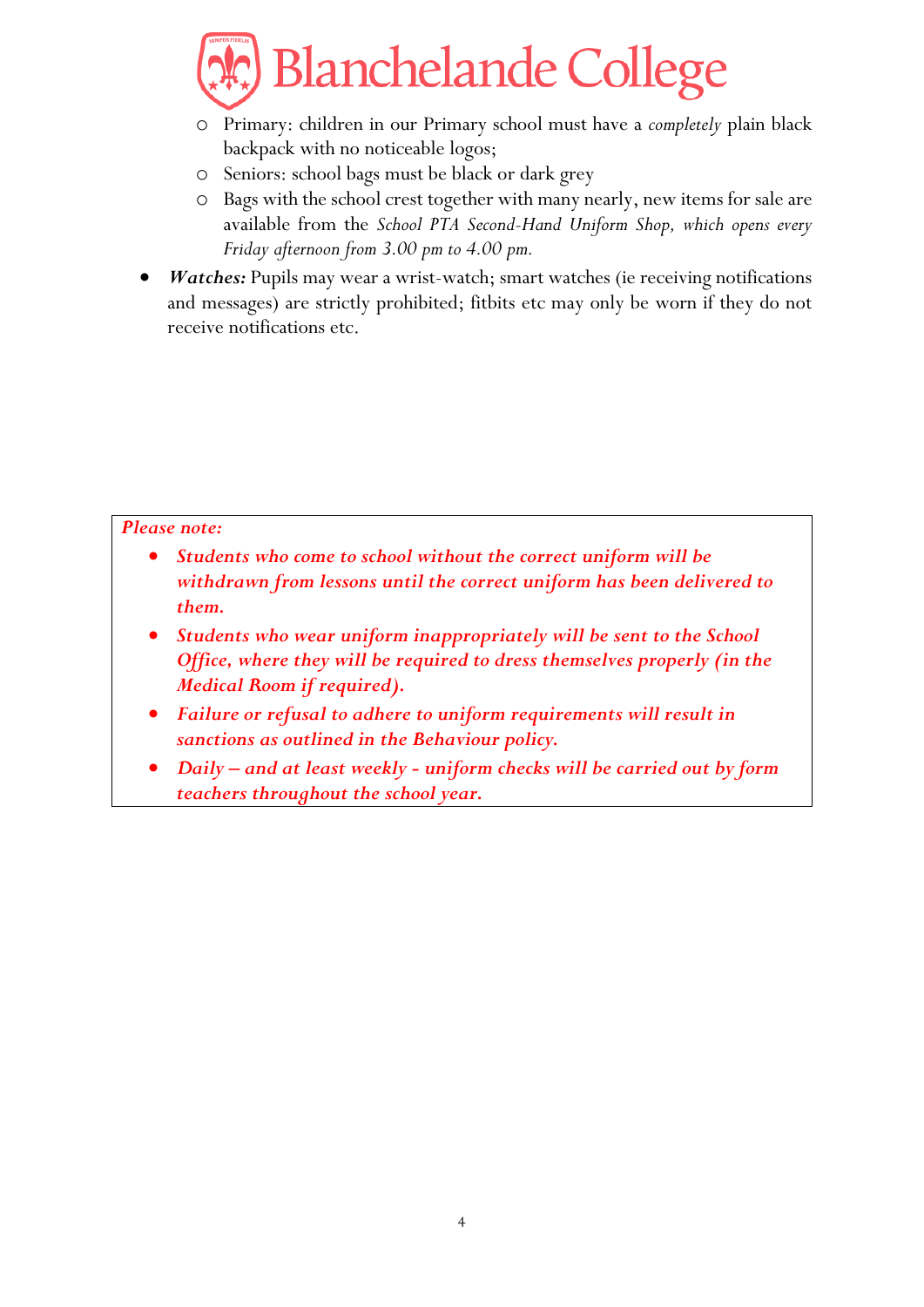

# <span id="page-4-0"></span>**YEAR 11 GIRLS**

### <span id="page-4-1"></span>WINTER UNIFORM

(Second half of Michaelmas Term and all of Hilary Term)

- Plain white long sleeved, open neck blouse
- Charcoal grey **knee-length** pleated skirt **from Fletcher Sports** or charcoal grey trousers **from Fletcher Sports**
- Navy V-neck jumper **from Fletcher Sports**
- Plain black opaque tights
- Grey Blanchelande blazer with school badge (*the blazer remains mandatory in Year 11*)
- Sensible black polished school shoes (no ballet pumps or trainers)
- Green science and art overall
- Black waterproof coat (optional)
- Hair accessories in red, white or black only

### <span id="page-4-2"></span>SUMMER UNIFORM

- Plain white short-sleeved, open-neck blouse
- Charcoal grey **knee-length** pleated skirt **from Fletcher Sports** or charcoal grey trousers **from Fletcher Sports**
- Navy V-neck jumper
- Plain white ankle socks (not frilly or trainer socks)
- Grey Blanchelande blazer with school badge
- Sensible black polished school shoes (no ballet pumps or trainers)
- Green science and art overall
- Black waterproof (optional)
- Hair accessories in red, white or black only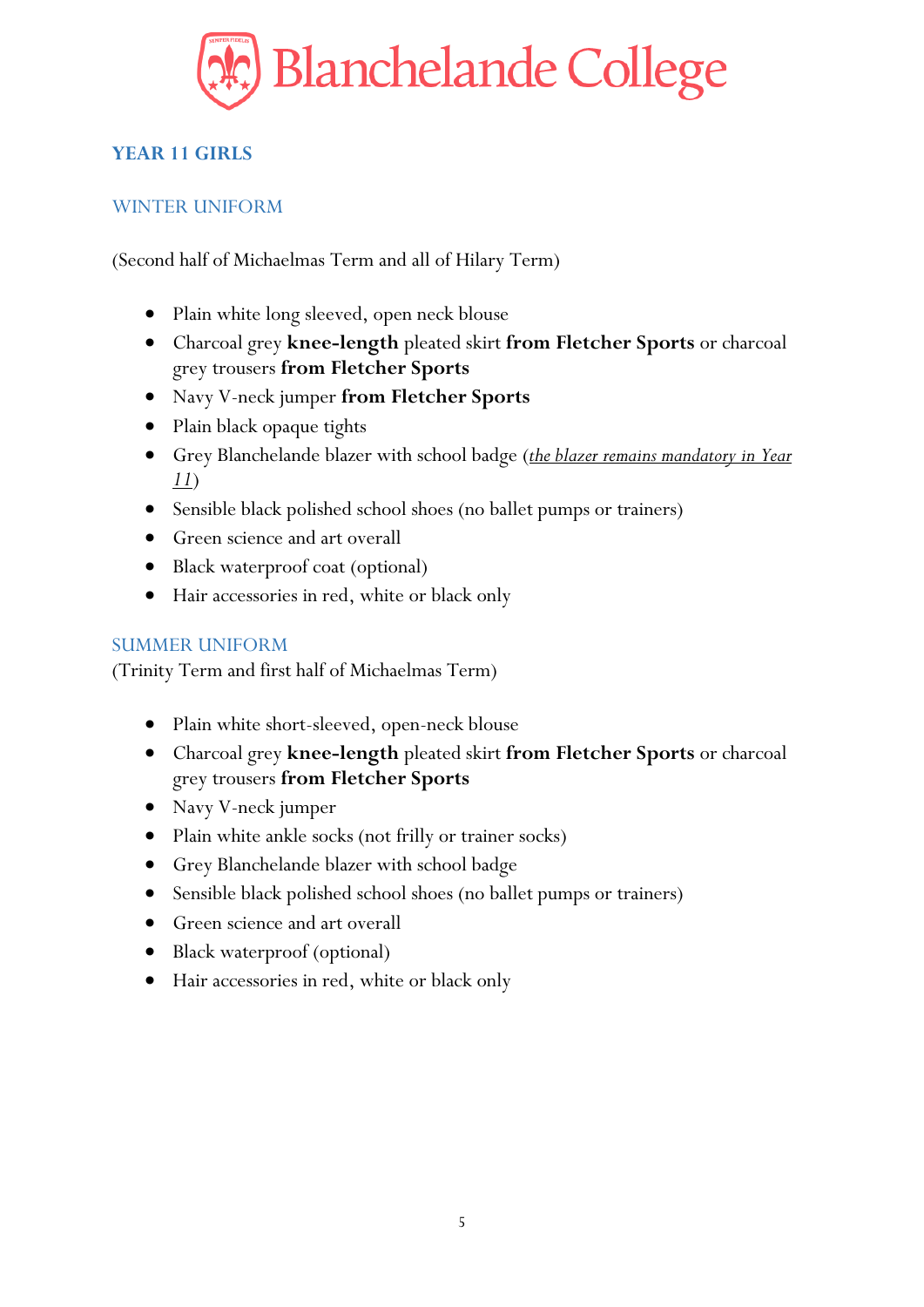

# <span id="page-5-0"></span>**YEAR 11 BOYS**

#### <span id="page-5-1"></span>WINTER UNIFORM

(Second half of Michaelmas Term and all of Hilary Term)

- Plain white long-sleeved shirt
- Year 11 boys tie **(available from the School Office, £12)**
- Charcoal grey trousers **from Fletcher Sports**
- Navy V-neck jumper **from Fletcher Sports**
- Formal grey socks (not trainer socks)
- Grey Blanchelande blazer with school badge (*the blazer remains mandatory in Year 11*)
- Sensible black polished school shoes (no skate style shoes or trainers)
- Green science and art overall
- Black waterproof (optional)

#### <span id="page-5-2"></span>SUMMER UNIFORM

(Trinity Term and first half of Michaelmas Term)

- Plain white short sleeved shirt
- Year 11 boys tie **(available from the School Office, £12)**
- Charcoal grey trousers **from Fletcher Sports**
- Navy V-neck jumper **from Fletcher Sports**
- Formal grey socks (not trainer socks)
- Grey Blanchelande blazer with school badge
- Sensible black polished school shoes (no skate style shoes or trainers)
- Green science and art overall
- <span id="page-5-3"></span>• Black waterproof (optional)

- Black tracksuit bottoms
- Blanchelande black and red unisex 'Falcon' sports polo shirt (with name embroidered in red)
- Blanchelande black and red unisex 'Falcon' hooded sweatshirt (with name embroidered in red)
- Blanchelande black and red rugby top fully reversible taped Jersey SKU R200
- Black long-sleeved t-shirt/base layer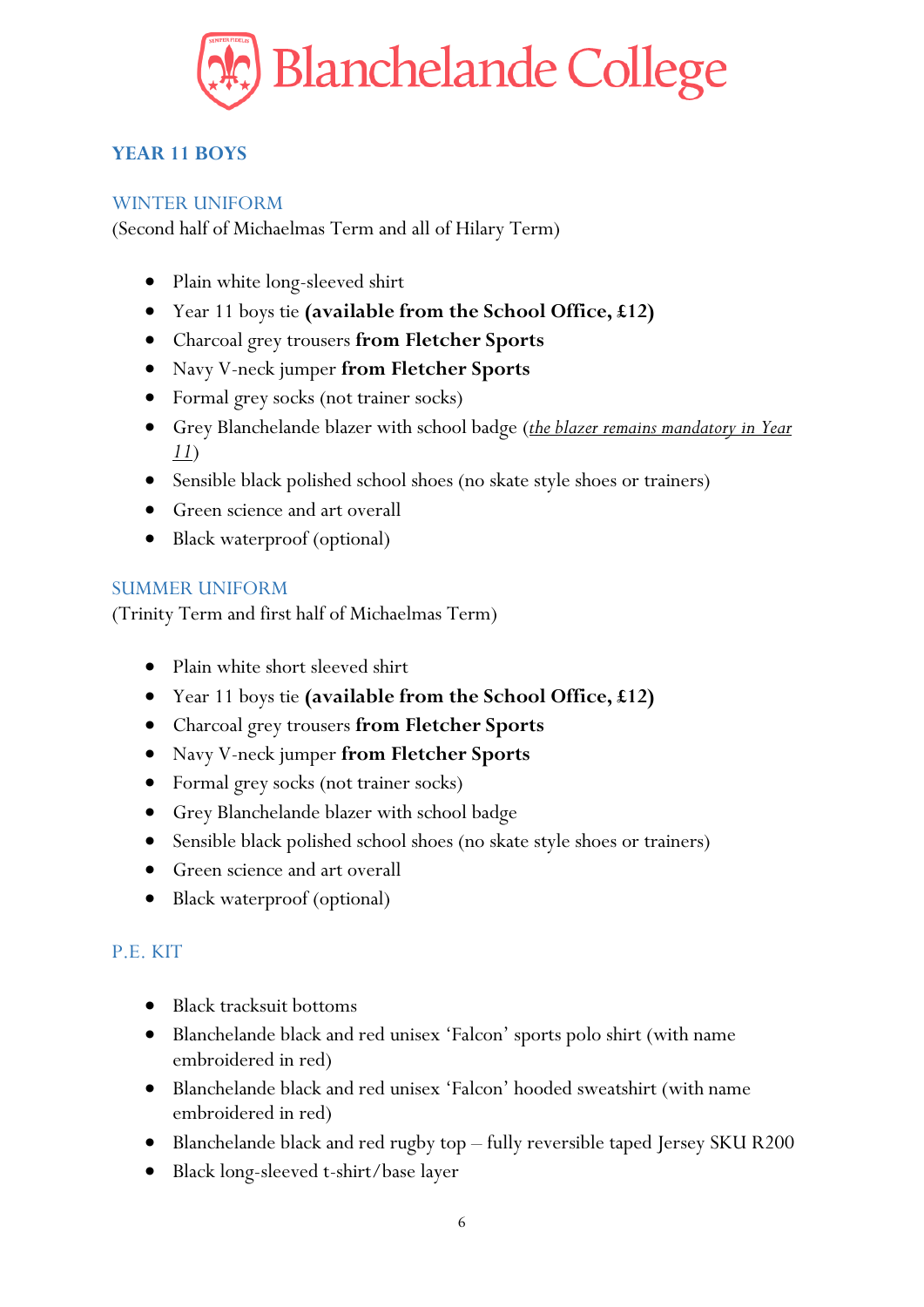- Black & red 'Falcon' sports shorts
- White sports socks
- Blanchelande red socks (Hockey, Football and Rugby)
- Black regulation swimming shorts
- Swimming Hat in House colours
- Grey woollen hat (optional but must be embroidered with school crest only)
- Regulation house coloured t-shirt (St Bernadette = Red, St Agnes = Blue, St  $The *resa* = *Y*ellow)$
- Hockey stick, mouth guard (compulsory) and shin pads
- Tennis racket
- Football boots and shin pads
- Trainers (non-marking sole)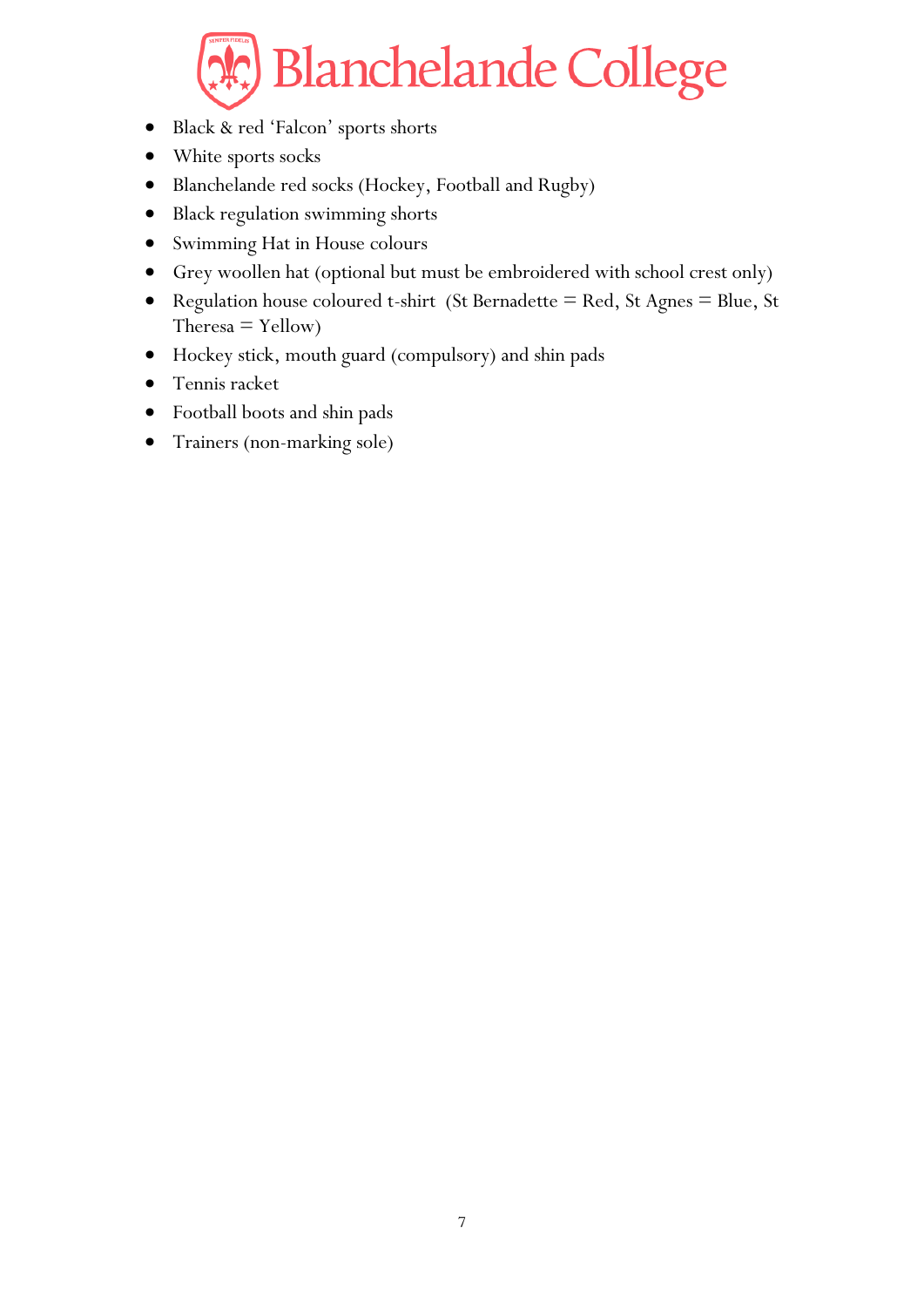

# <span id="page-7-0"></span>**YEAR 7-10 GIRLS**

#### <span id="page-7-1"></span>**WINTER UNIFORM**

(Second half of Michaelmas Term and all of Hilary Term)

- Long sleeved white blouse
- Striped Blanchelande tie
- Charcoal grey **knee-length** pleated skirt **from Fletcher Sports** or grey trousers **from Fletcher Sports**
- Grey V-neck jumper with red trim
- Tights: plain grey opaque *or* plain grey woollen (or formal grey socks if wearing trousers)
- Grey Blanchelande blazer with school badge
- Sensible black polished school shoes (no ballet pump style shoes or trainers)
- Green science and art overall
- Black waterproof (optional)
- Hair accessories in red, white or black only

#### <span id="page-7-2"></span>**SUMMER UNIFORM**

- Blanchelande red, white & grey striped short sleeved blouse
- Charcoal grey **knee-length** pleated skirt **from Fletcher Sports** or grey trousers **from Fletcher Sports**
- Grey V-neck jumper with red trim
- Plain white ankle socks (not frilly or trainer socks)
- Grey Blanchelande blazer with school badge
- Sensible black polished school shoes (no ballet pump style shoes or trainers)
- Green science and art overall
- Black waterproof (optional)
- Hair accessories in red, white or black only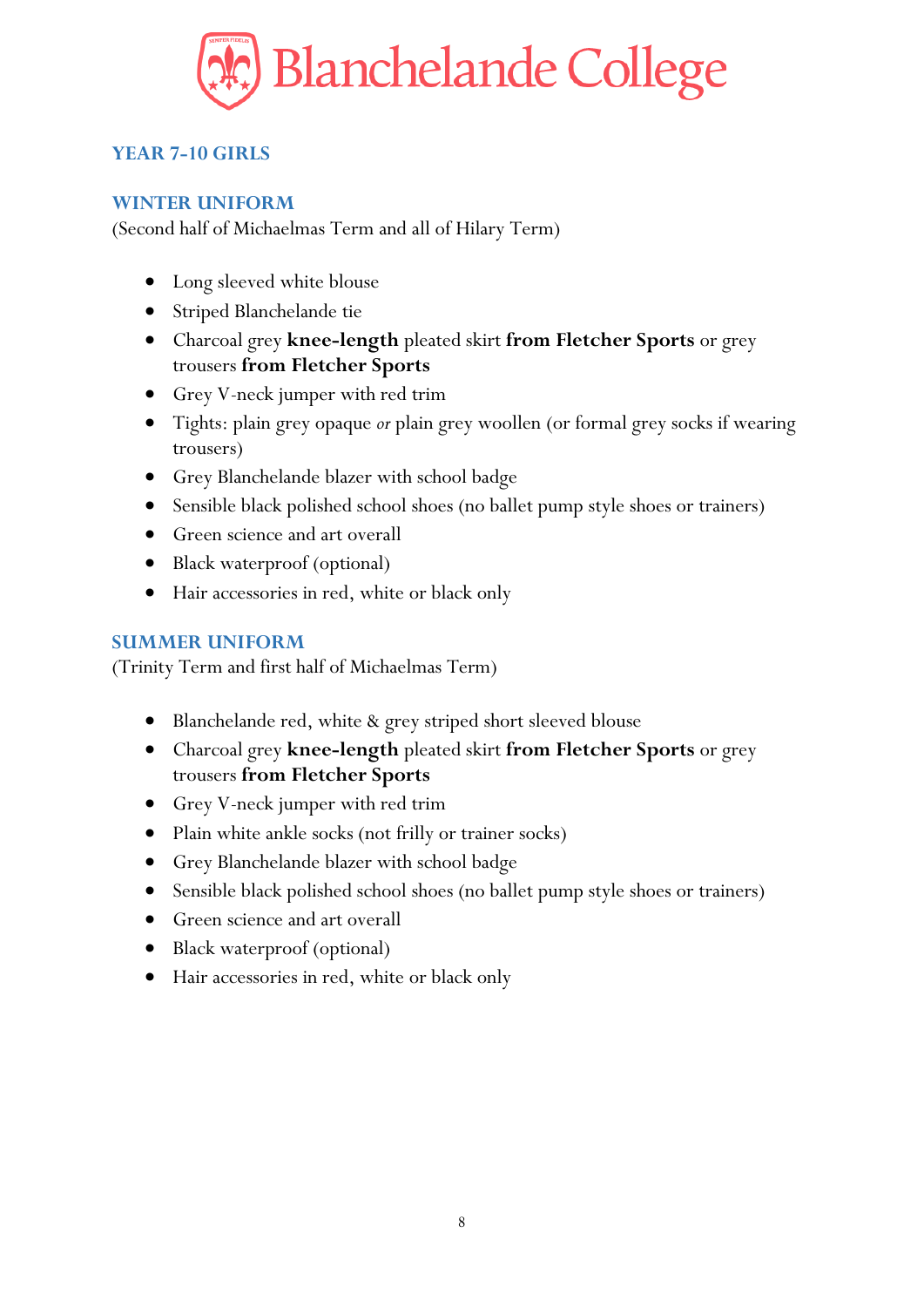# <span id="page-8-1"></span><span id="page-8-0"></span>**YEAR 7-11 GIRLS**

- Black tracksuit bottoms
- Plain black ¾ length sports leggings **(Year 10 and above only)**
- Blanchelande black and red unisex 'Falcon' sports polo shirt (with name embroidered in red)
- Blanchelande black and red unisex 'Falcon' hooded sweatshirt (with name embroidered in red)
- Black long-sleeved t-shirt/base layer
- Black PE shorts with name embroidered in red
- Black and red 'Falcon' skort
- White sports socks
- Blanchelande red socks (Hockey, Football and Rugby)
- Black and red regulation swimming costume
- Swimming hat in House colours
- Sports bra
- Grey woollen hat (optional but must be embroidered with school crest only)
- Regulation house coloured t-shirt (St Bernadette = Red, St Agnes = Blue, St  $T$ heresa = Yellow)
- Hockey stick, mouth guard (compulsory) and shin pads
- Football boots and shin pads
- Tennis racket
- Trainers (non-marking sole)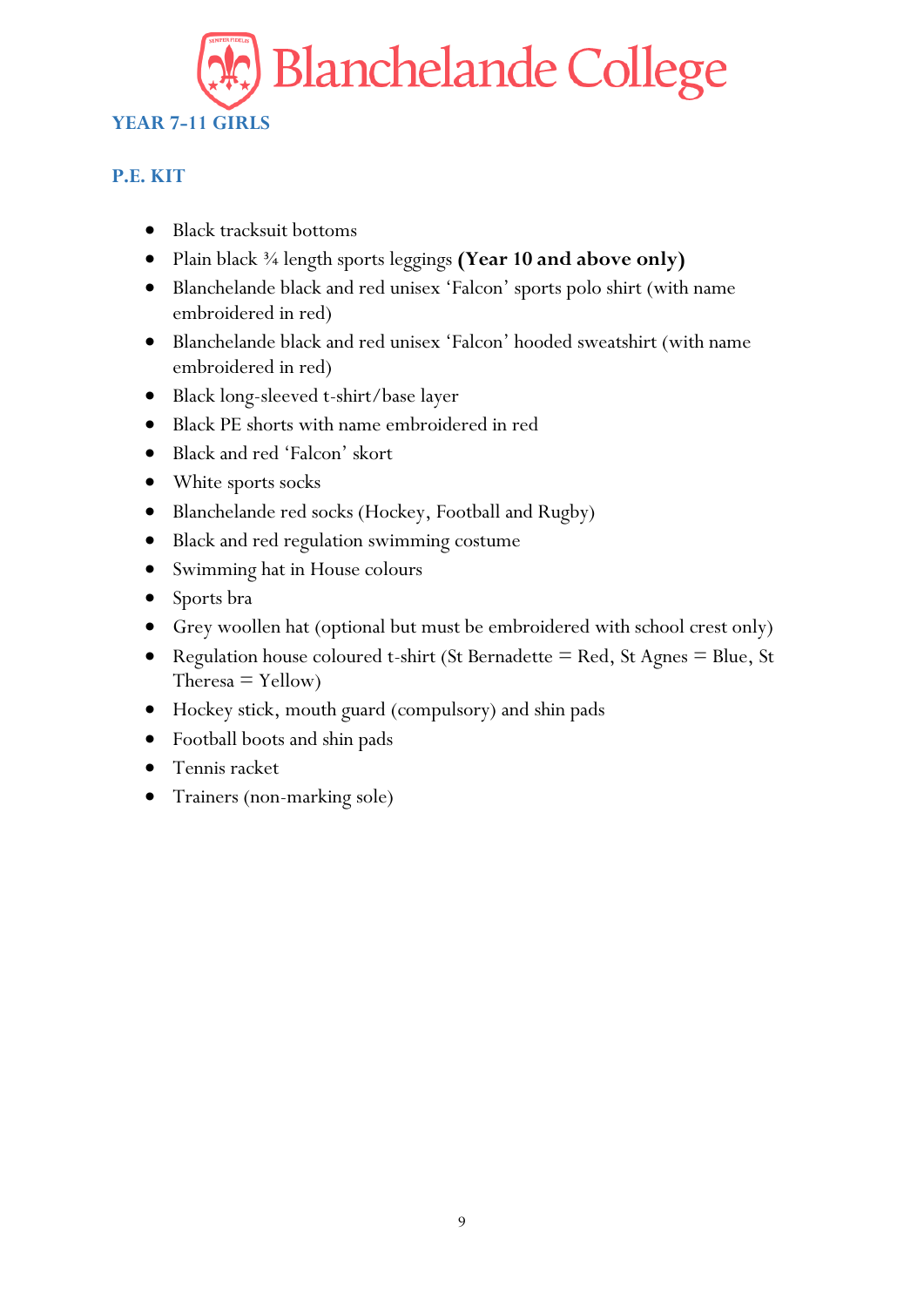

# <span id="page-9-0"></span>**YEAR 7-10 BOYS**

#### <span id="page-9-1"></span>**WINTER UNIFORM**

(Second half of Michaelmas Term and all of Hilary Term)

- White long sleeved shirt
- Striped Blanchelande tie
- Charcoal Grey Trousers **from Fletcher Sports**
- Grey V-neck jumper with red trim
- Formal grey socks (not trainer socks)
- Grey Blanchelande blazer with school badge
- Sensible black polished school shoes (no skate style shoes or trainers)
- Green science and art overall
- Black waterproof (optional)

#### <span id="page-9-2"></span>**SUMMER UNIFORM**

- White short sleeved shirt
- Striped Blanchelande tie
- Grey Trousers **from Fletcher Sports or** Grey Shorts **from Fletcher Sports**
- Grey V-neck jumper with red trim
- Grey socks (not trainer socks)
- Grey Blanchelande blazer with school badge
- Sensible black polished school shoes (no skate shoes or trainers)
- Green science and art overall
- Black waterproof (optional)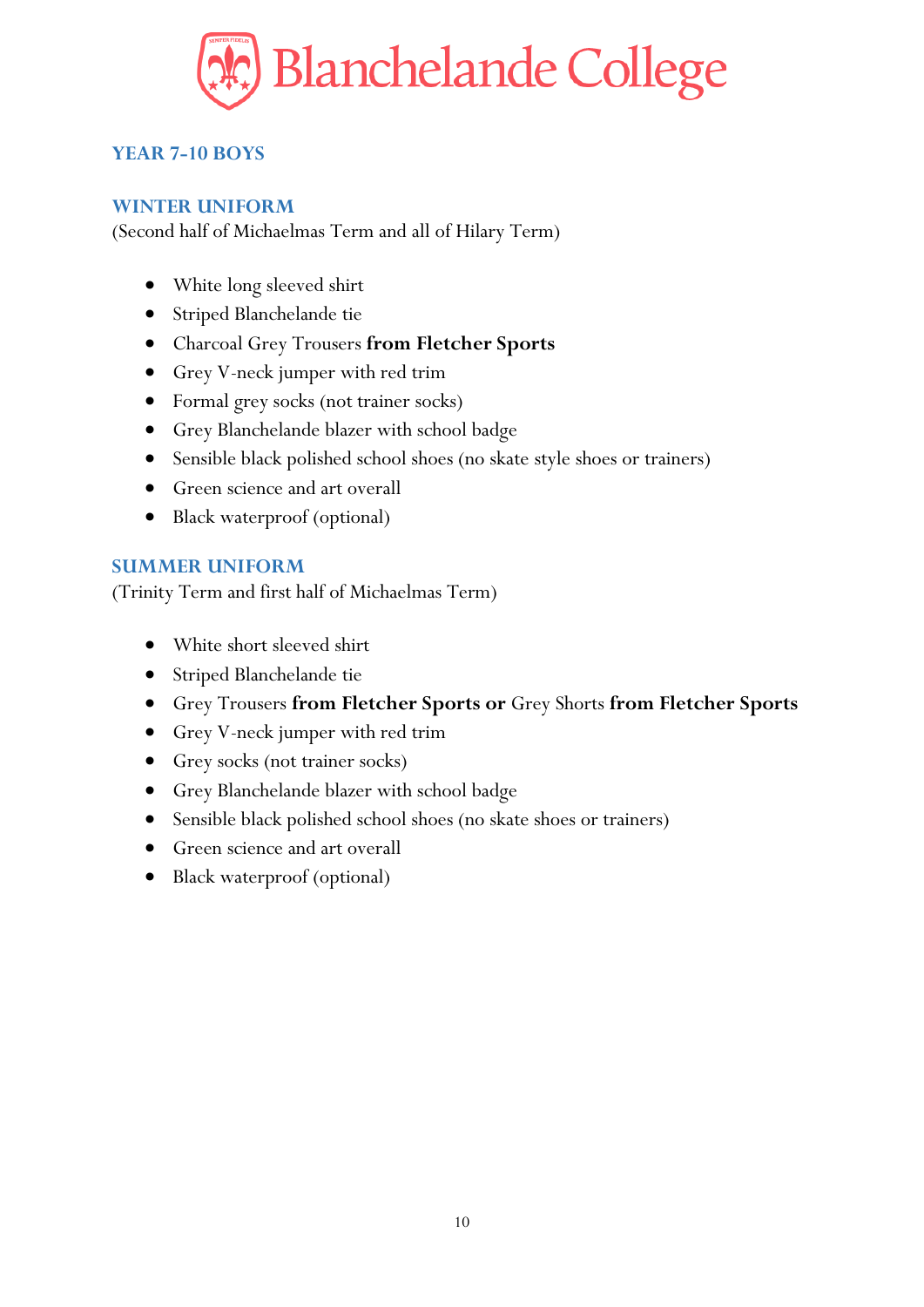

# <span id="page-10-1"></span><span id="page-10-0"></span>**YEAR 7-10 BOYS**

- Black tracksuit bottoms
- Blanchelande black and red unisex 'Falcon' sports polo shirt (with name embroidered in red)
- Blanchelande black and red unisex 'Falcon' hooded sweatshirt (with name embroidered in red)
- Blanchelande black and red rugby top fully reversible taped Jersey SKU R200
- Black long sleeved t-shirt/base layer
- Black & red 'Falcon' sports shorts
- White sports socks
- Blanchelande red socks (Hockey, Football and Rugby)
- Black regulation swimming shorts
- Swimming Hat in House colours
- Grey woollen hat (optional but must be embroidered with school crest only)
- Regulation house coloured t-shirt (St Bernadette = Red, St Agnes = Blue, St  $T$ heresa = Yellow)
- Hockey stick, mouth guard (compulsory) and shin pads
- Tennis racket
- Football boots and shin pads
- Trainers (non-marking sole)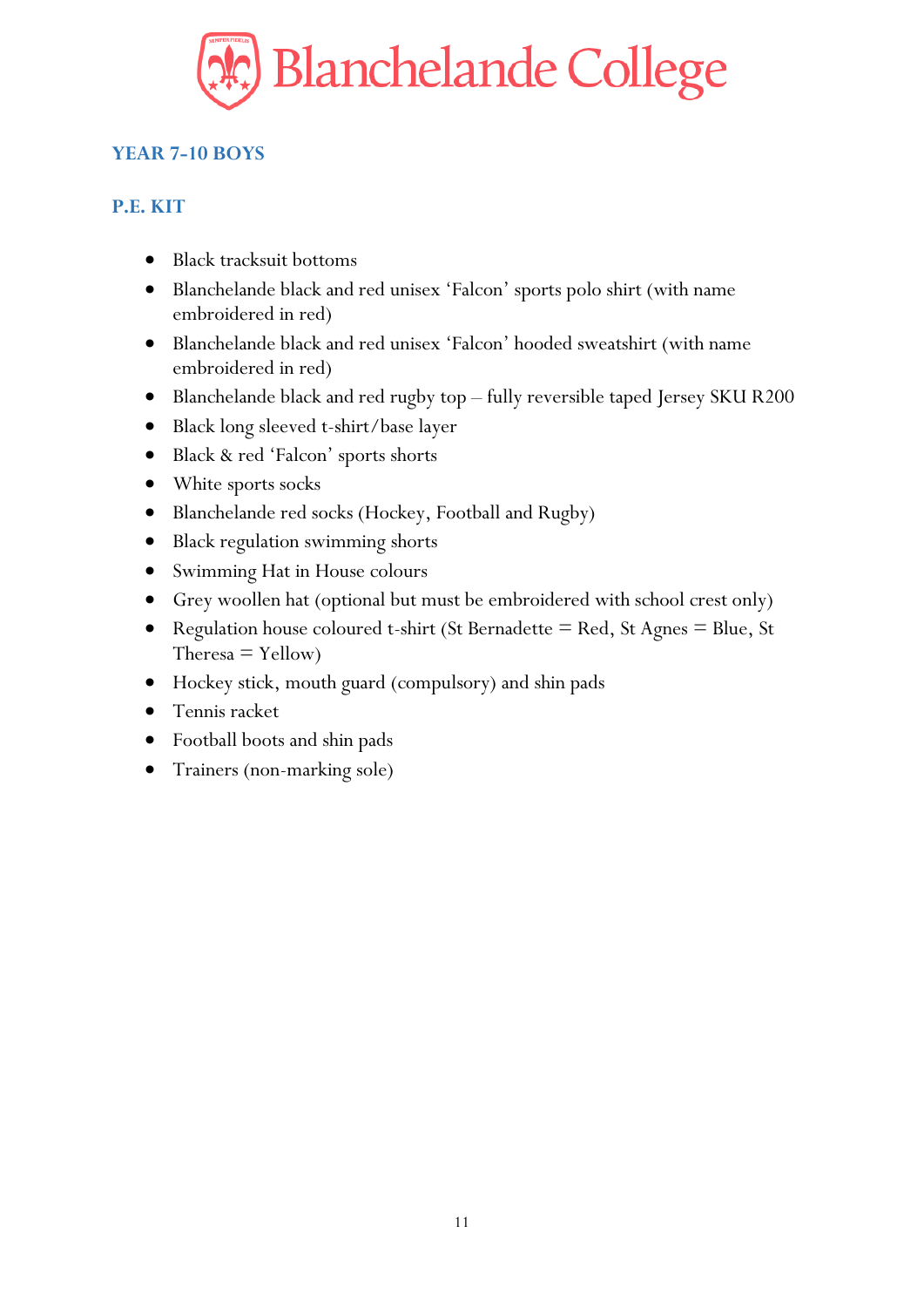

# <span id="page-11-0"></span>**YEAR 3-6 GIRLS**

#### <span id="page-11-1"></span>**WINTER UNIFORM**

(Second half of Michaelmas Term and all Hilary Term)

- Long sleeved red & white striped Blanchelande blouse
- Striped Blanchelande tie
- Charcoal grey pinafore dress **from Fletcher Sports** (Years 3 and 4)
- Charcoal grey skirt **from Fletcher Sports** (Years 5 and 6)
- Grey V-neck jumper with red trim
- Red knee length socks or red tights
- Grey Blanchelande blazer with school badge
- Sensible black polished school shoes (no ballet pump style shoes or trainers)
- Green science and art overall
- Black waterproof (optional)
- Hair accessories in red, white or black only

#### <span id="page-11-2"></span>**SUMMER UNIFORM**

(Trinity Term and first half of Michaelmas Term)

- Blanchelande red, white & grey striped summer dress (Years 3 and 4)
- Blanchelande red, white & grey striped blouse (Years 5 and 6)
- Charcoal grey skirt **from Fletcher Sports** (Years 5 and 6)
- Grey V-neck jumper with red trim
- Grey Blanchelande blazer with school badge
- Plain white ankle socks (not frilly or trainer socks)
- Sensible black polished school shoes (no ballet pump style shoes or trainers)
- Green science and art overall
- Black waterproof (optional)
- Hair accessories in red, white or black only
- <span id="page-11-3"></span>• Baseball Cap with Logo

- Black tracksuit bottoms (plain no embroidered school crest or name)
- White regulation polo shirt (with name embroidered in red)
- Red College round neck sweatshirt 'Trutex' (embroidered with school crest only)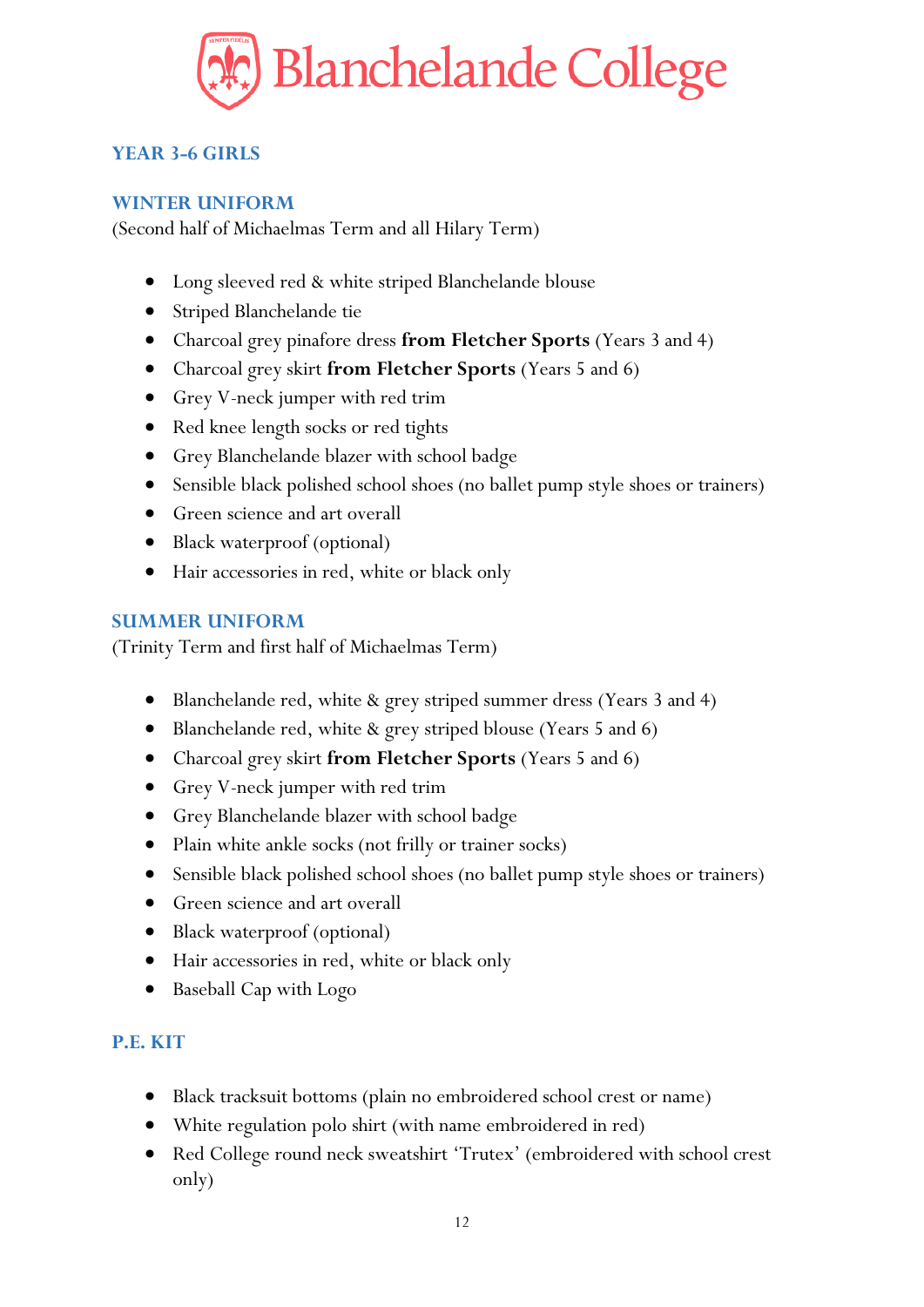- Plain black PE shorts (with name embroidered in red)
- Plain black skort
- White ankle socks (not frilly or trainer socks)
- White trainers
- Football boots and shin pads
- Red football/hockey socks
- Regulation black & red swimming costume
- Regulation House coloured t-shirt
- Swimming Hat in House colours (St Bernadette = Red, St Agnes = Blue, St  $The *resa* = *Y*ellow)$

#### <span id="page-12-0"></span>**OPTIONAL**

- Grey woollen hat (optional but must be embroidered with school crest only)
- Grey woollen gloves (optional)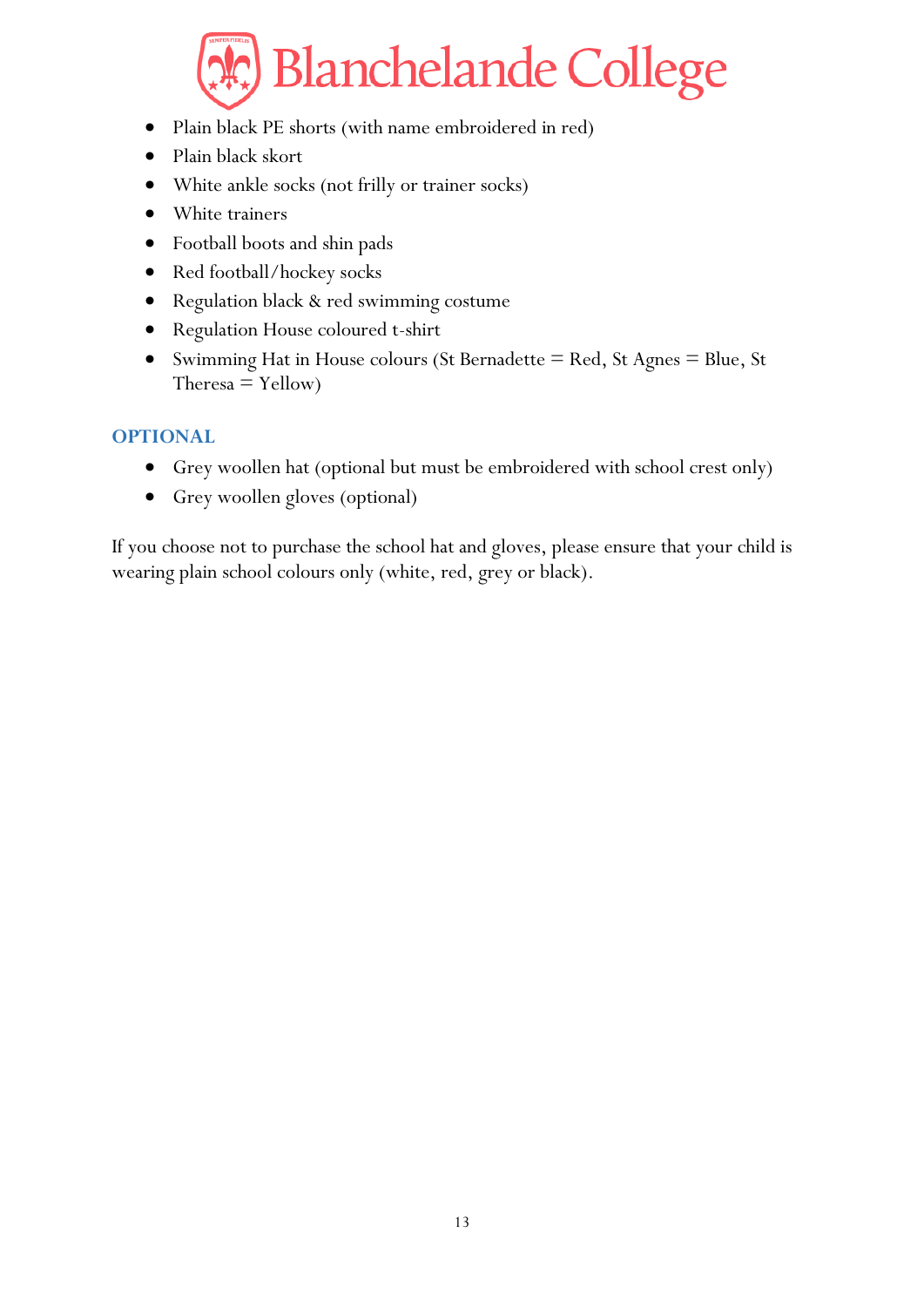

# <span id="page-13-0"></span>**YEARS 3-6 BOYS**

#### <span id="page-13-1"></span>**WINTER UNIFORM**

(Second half of Michaelmas Term and all of Hilary Term)

- White long sleeved shirt
- Striped Blanchelande tie
- Charcoal grey Trousers **from Fletcher Sports**
- Grey V-neck jumper with red trim
- Formal grey socks
- Grey Blanchelande blazer with school badge
- Sensible black polished school shoes (no skate style shoes or trainers)
- Green science and art overall
- Black waterproof (optional)

#### <span id="page-13-2"></span>**SUMMER UNIFORM**

(Trinity Term and first half of Michaelmas Term)

- White short sleeved shirt
- Striped Blanchelande tie
- Grey Shorts **from Fletcher Sports**
- Grey V-neck jumper with red trim
- Grey Blanchelande blazer with school badge
- Grey socks (not trainer socks)
- Sensible black polished school shoes (no skate shoes or trainers)
- Green science and art overall
- Black waterproof (optional)
- <span id="page-13-3"></span>• Baseball Cap with logo

- Black tracksuit bottoms (plain no embroidered school crest or name)
- White regulation polo shirt (with name embroidered in red)
- Red College round neck sweatshirt 'Trutex' (embroidered with school crest only)
- Plain black PE shorts (with name embroidered in red)
- White ankle socks
- White trainers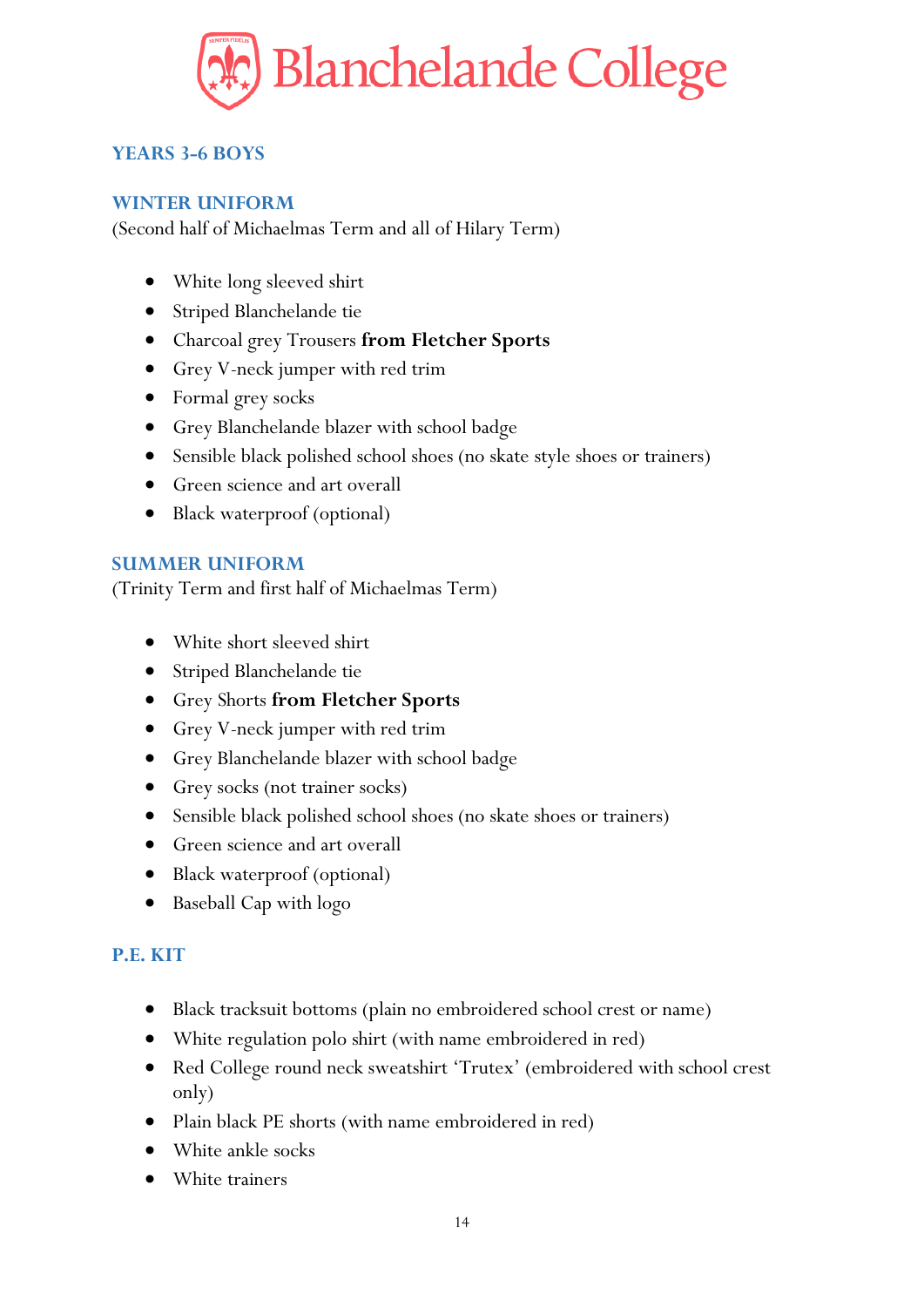- Football boots and shin pads
- Red football/hockey socks
- Regulation black swimming shorts
- Regulation House coloured t-shirt
- Swimming Hat in House colours (St Bernadette = Red, St Agnes = Blue, St  $The *resa* = *Y*ellow)$

#### <span id="page-14-0"></span>**OPTIONAL**

- Grey woollen hat (optional but must be embroidered with school crest only)
- Grey woollen gloves (optional)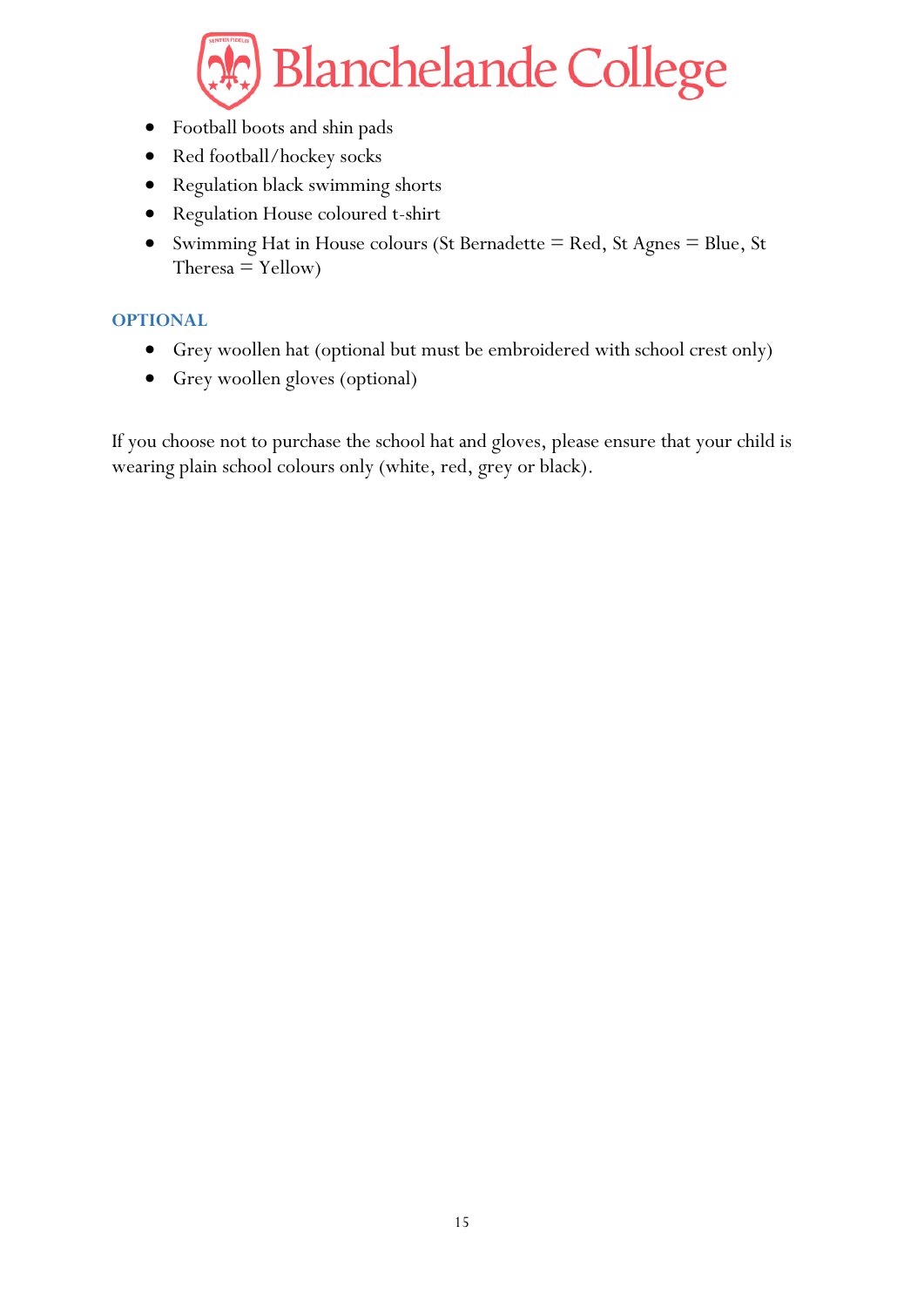

# <span id="page-15-0"></span>**RECEPTION, YEAR 1 AND YEAR 2 - GIRLS**

#### <span id="page-15-1"></span>**WINTER UNIFORM**

(Second half of Michaelmas Term and all of Hilary Term)

- Long sleeved red & white striped Blanchelande blouse
- Striped Blanchelande tie
- Charcoal grey pinafore dress **from Fletcher Sports**
- Grey V-neck jumper with red trim
- Red tights (not socks)
- Sensible black polished school shoes (no ballet pump style shoes or trainers)
- Waterproof reversible red fleece Jacket
- Navy blue apron (with sleeves) for painting and cooking
- Wellington boots (kept at school all Winter)
- Navy blue waterproof dungarees (various suppliers; available from **Amazon**)
- Winter woolly hat with school logo (Optional available from school shop)
- Hair accessories in red, white or black only

#### <span id="page-15-2"></span>**SUMMER UNIFORM**

- Blanchelande red, white & grey striped summer dress
- Grey V-neck jumper with red trim
- Plain white ankle socks (not trainer socks)
- Sensible black polished school shoes (no ballet pump style shoes or trainers)
- Waterproof reversible red fleece Jacket
- Navy blue apron (with sleeves) for painting and cooking
- Summer hat with school logo (available from school shop)
- Hair accessories in red, white or black only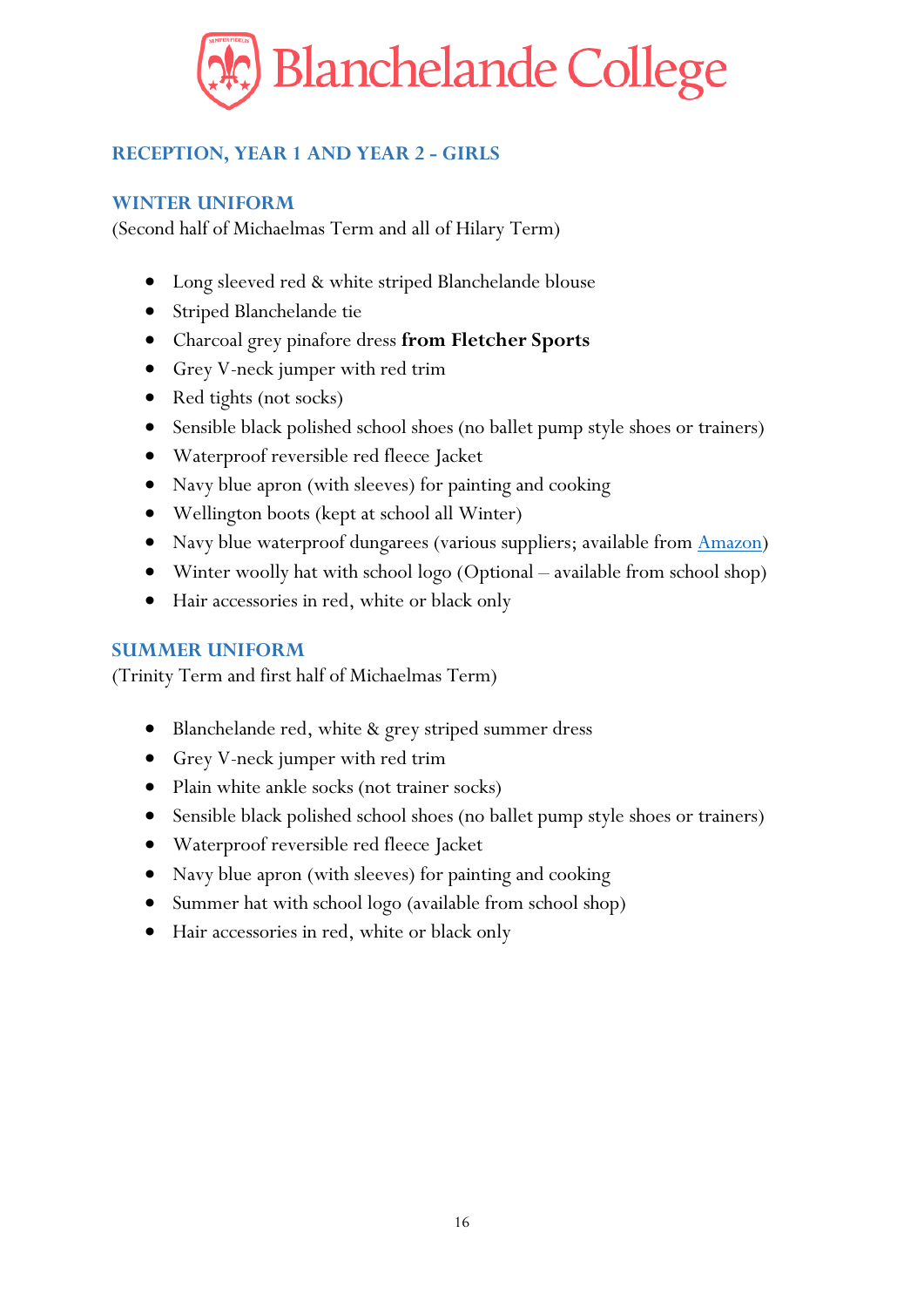

# <span id="page-16-0"></span>**RECEPTION, YEAR 1 AND YEAR 2 - GIRLS**

#### <span id="page-16-1"></span>**P.E. KIT**

- White regulation polo shirt
- Red Blanchelande round neck sweatshirt
- Grey Jogging bottoms
- Waterproof reversible red fleece Jacket
- Plain black PE shorts
- White ankle socks
- Outdoor trainers (all year) with Velcro fastening or with laces)
- Swimming costume (not a bikini)
- Regulation House coloured t-shirt (required for Trinity term)
- Swimming Hat in House colours (St Bernadette  $=$  Red, St Agnes  $=$  Blue, St Theresa  $=$  Yellow)

### <span id="page-16-2"></span>**OPTIONAL**

- Red fleece hat (optional but must be embroidered with school crest only)
- Red fleece scarf (optional but must be embroidered with school crest only)
- Red woolly gloves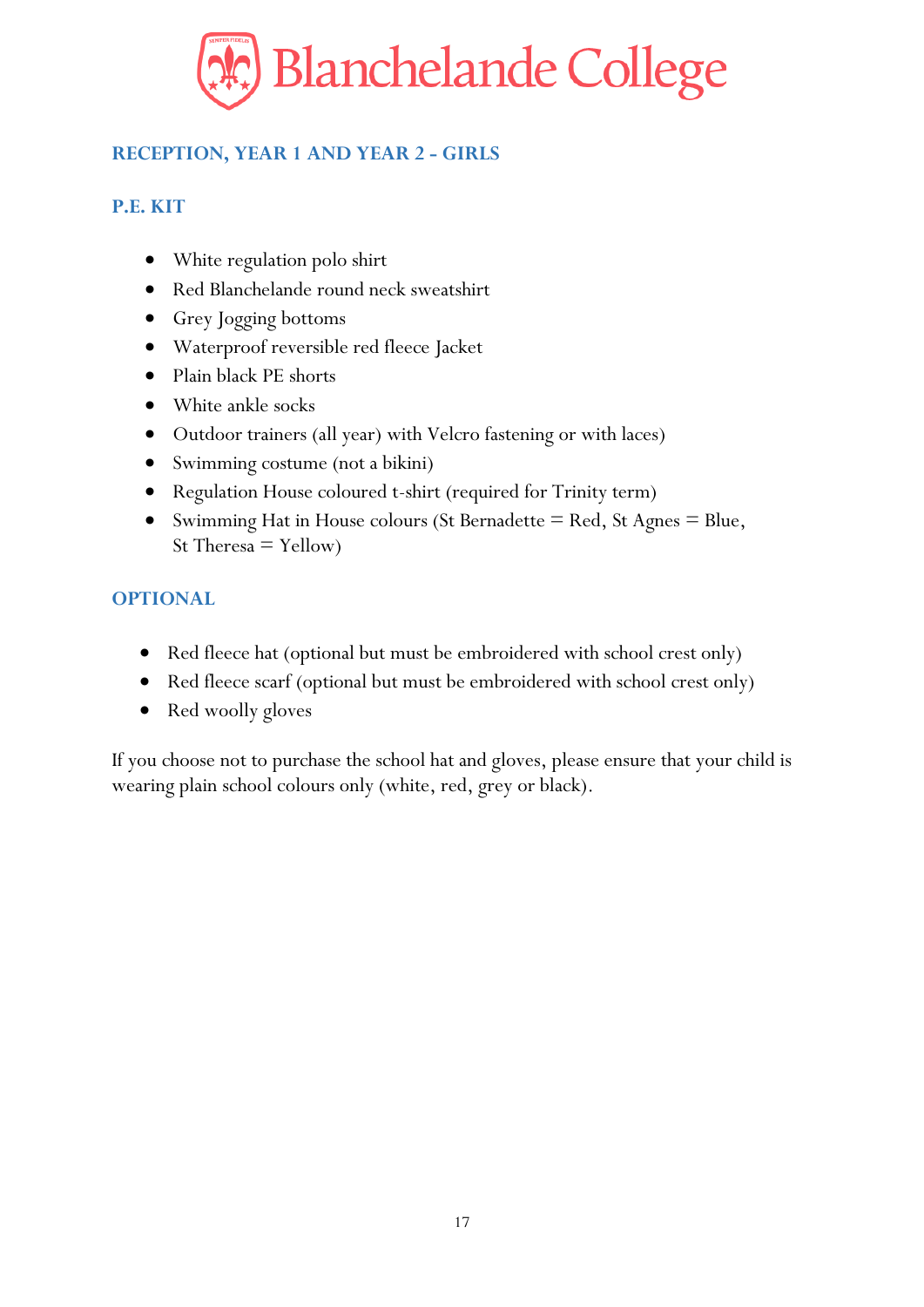

# <span id="page-17-0"></span>**RECEPTION, YEAR 1 AND YEAR 2 – BOYS**

#### <span id="page-17-1"></span>**WINTER UNIFORM**

(Second half of Michaelmas Term and all of Hilary Term)

- Long sleeved white shirt
- Striped Blanchelande tie
- Charcoal Grey Trousers **from Fletcher Sports**
- Grey V-neck jumper with red trim
- Formal grey socks (not trainer socks)
- Sensible black polished school shoes (no skate style shoes or trainers)
- Waterproof reversible red fleece Jacket with Logo
- Navy blue apron (with sleeves) for painting and cooking
- Wellingtons (kept at school all Winter)
- Winter woolly hat with school logo (optional available from school shop)

#### <span id="page-17-2"></span>**SUMMER UNIFORM**

(Trinity Term and first half of Michaelmas Term)

- Short sleeved white shirt
- Striped Blanchelande tie
- Charcoal grey trousers or grey shorts **from Fletcher Sports**
- Grey V-neck jumper with red trim
- Formal grey socks (not trainer socks)
- Sensible black polished school shoes (no skate style shoes or trainers)
- Waterproof reversible red fleece jacket with College logo
- Navy blue apron (with sleeves) for painting and cooking
- Summer hat with school logo (available from school shop) and Fletcher Sports

#### <span id="page-17-3"></span>**RECEPTION, YEAR 1 AND YEAR 2 – BOYS**

- White regulation polo shirt
- Red Blanchelande round neck sweatshirt
- Waterproof reversible red fleece Jacket with Logo
- Grey jogging bottoms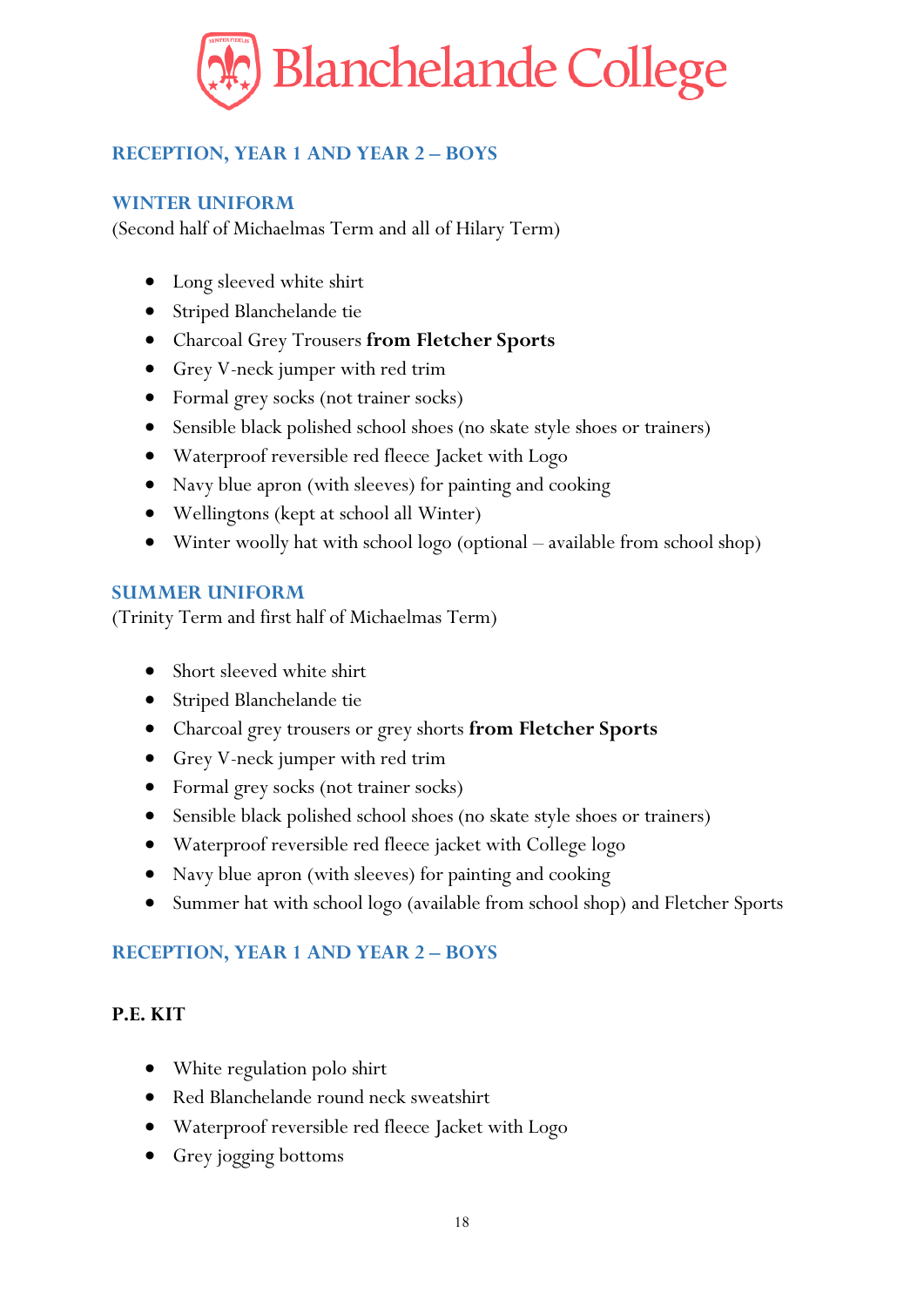- Plain black PE shorts
- White ankle socks
- Outdoor trainers (all year) with Velcro fastening or with laces)
- Swim wear (Speedo brief style or regulation swimming shorts)
- Swimming cap in House Colours
- Regulation House coloured T-shirt (required for Trinity term) St Bernadette = Red, St Agnes=Blue, St Theresa =Yellow)

### <span id="page-18-0"></span>**OPTIONAL**

- Red fleece hat (optional but must be embroidered with school crest only)
- Red fleece scarf (optional but must be embroidered with school crest only)
- Red woolly gloves